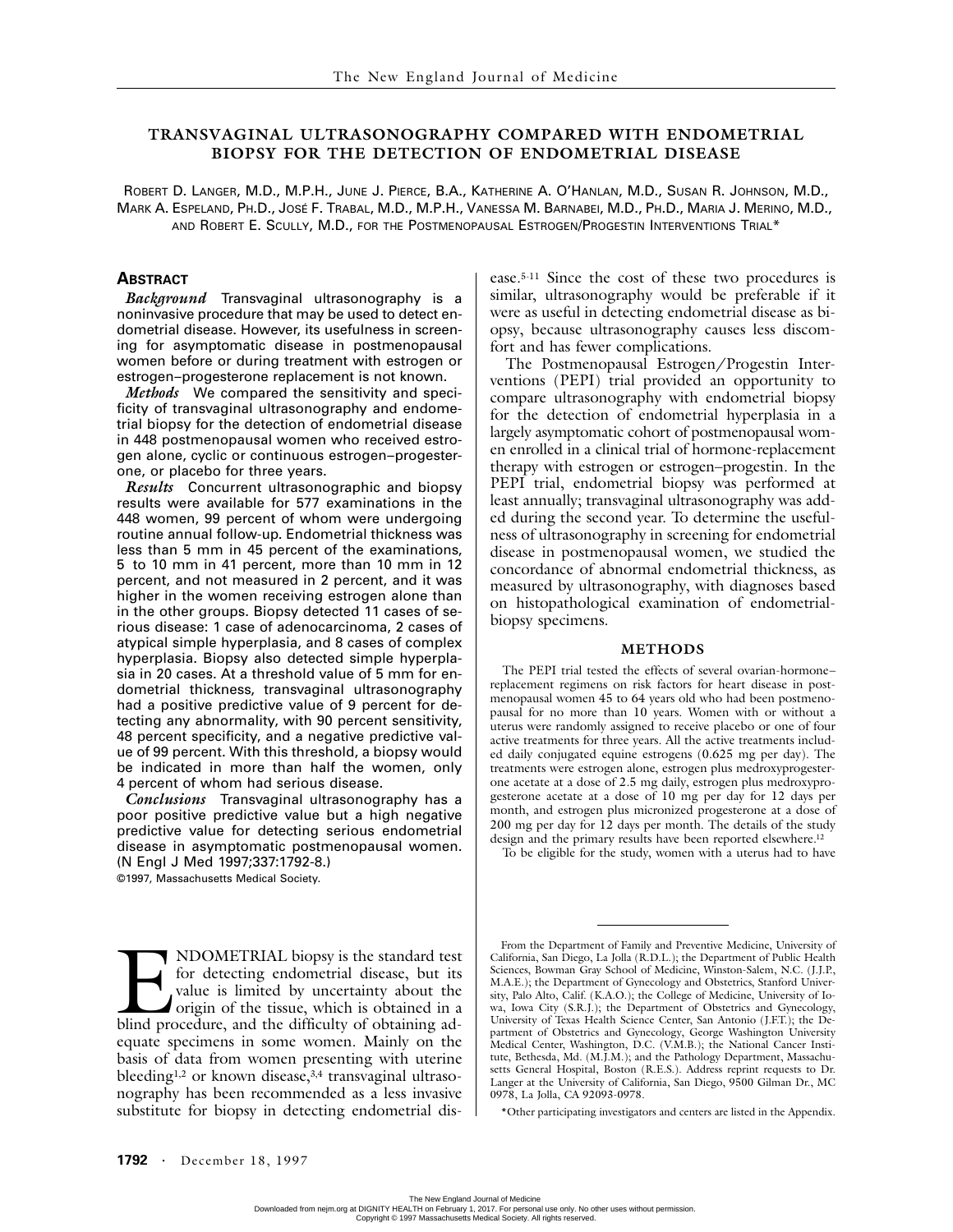normal results on endometrial biopsy at base line. Endometrial biopsy was performed annually thereafter. Approximately halfway through the trial, these women were asked to undergo transvaginal ultrasonography before each biopsy. The original and modified protocols were approved by the institutional review board at each participating center, and all the women gave informed consent.

#### **Endometrial Biopsy**

Endometrial biopsies were performed at the time of the annual visits, regardless of whether the women had continued with their assigned treatment. Biopsies were not restricted to a particular time of the medication cycle. The day of the cycle was recorded. The biopsy results included in this analysis were obtained at the second or third annual visit. Additional biopsies were performed either as follow-up for abnormal biopsy results or if there was unexpected vaginal bleeding.

### **Histopathological Findings**

All biopsy specimens were evaluated by at least two pathologists, one at the participating clinical center and another at the National Cancer Institute. When the two pathologists disagreed on the interpretation of the findings, a third pathologist served as arbiter. None of the pathologists were aware of the treatment assignments. When all three pathologists disagreed, the diagnosis was determined by the gynecologist at the participating center.13 The diagnostic categories were normal, simple hyperplasia, complex hyperplasia, atypical hyperplasia, and adenocarcinoma. The last three categories were considered to represent seriously abnormal findings.

#### **Ultrasonography**

Transvaginal ultrasonography was performed no more than 48 hours before endometrial biopsy by technicians who were unaware of the treatment assignments. The uterus was scanned in the coronal and longitudinal projections with the use of 5.0-to-7.5-MHz vaginal transducers. The thickest anteroposterior diameter of the endometrial stripe was measured in the sagittal plane with either digital calipers on the display or manual calipers on an image recorded to scale. Alternatively, each layer of the endometrium was measured separately in the transverse plane of the longitudinal view, and the values were summed. The diameter of any fluid collection was subtracted. The hypoechoic halo sometimes seen surrounding the endometrial stripe was not included. The endometrial thickness was recorded in 1-mm increments.

A standard form was used to record the date of the examination, the equipment used, endometrial thickness, current hormone therapy, the technical adequacy of the examination, and in the case of a technically unsatisfactory examination, the contributing factors. A representative image was printed and affixed to the form.

Nearly all technically unsatisfactory ultrasonograms yielded thickness measurements. They were included in most of the analyses, because the primary goal of the study was to determine whether ultrasonography could replace biopsy. Some analyses, however, were stratified according to whether the ultrasonogram was satisfactory or unsatisfactory.

On the basis of reported data, $14-17$  we selected 4 mm as the maximal normal endometrial thickness. Because some authors have used 8 mm<sup>18</sup> or 10 mm<sup>19</sup> as the upper limit for normal thickness, we also tested a threshold value of 9 mm in women receiving treatments associated with thicker endometria (estrogen alone and cyclical combinations). If the thickness could not be measured, the result was recorded as "no thickness."

#### **Statistical Analysis**

Means and standard deviations were calculated for demographic factors. Distributions of endometrial thickness were determined for each diagnostic category. Endometrial thicknesses of 5 mm or greater and 9 mm or greater were classified as abnormal for analyses of the sensitivity, specificity, and positive and negative predictive values of ultrasonography as compared with biopsy.

Because a goal of the study was to evaluate ultrasonography as a substitute for biopsy, the sensitivity and predictive values were recalculated after recoding unsatisfactory examinations with abnormal endometrial thickness from positive to negative, on the assumption that ultrasonographic screening would not be conclusive and biopsy would be needed. Similarly, sonograms yielding no thickness were excluded from the numerator in calculations of specificity, because, if no measurement was made, the absence of disease was not confirmed. Differences between women with satisfactory examinations and those with unsatisfactory examinations were evaluated by t-tests for continuous variables and Fisher's exact test for categorical factors. The association between the rate of unsatisfactory examinations and endometrial thickness was assessed with the use of a test for trends among proportions.20 All statistical tests were two-sided. Cubic splines were used to fit smoothed receiver-operator-characteristic curves.<sup>21</sup>

## **RESULTS**

The 875 women enrolled in the PEPI trial were similar to all U.S. women of the same age in terms of reproductive and gynecologic characteristics<sup>22</sup>; 596 of the women (68 percent) had a uterus. In this ancillary study, 458 women underwent 595 ultrasonographic examinations. The mean  $(\pm SD)$  age of the women was  $59 \pm 4$  years, the mean time since menopause was  $8\pm3$  years, and mean time since randomization was  $31\pm5$  months.

Biopsy results could not be matched with ultrasonographic results in 18 cases; the data from these examinations were excluded from the analyses. Thus, the present study describes the findings in 577 examinations performed in 448 women. Seven of these examinations (1 percent) were performed at a time other than an annual screening visit.

Forty ultrasonographic examinations were unsatisfactory. Of the 30 examinations for which a reason was given, uterine myoma was the reason in 25. The distribution of ultrasonographic examinations according to the availability of biopsy results, whether the examination was satisfactory, and treatment group is shown in Figure 1. Women with seriously abnormal histopathological findings were more likely to have unsatisfactory ultrasonographic examinations (27 percent vs. 7 percent,  $P=0.04$ ). An unsatisfactory ultrasonographic examination was associated with fewer pregnancies ( $P=0.03$ ) and a shorter time since menopause ( $P=0.05$ ) and was marginally associated with a higher body-mass index ( $P=0.07$ ) and no active hormone therapy ( $P=0.08$ ).

Twenty-six percent of the examinations were performed in women receiving placebo, 12 percent in women receiving estrogen therapy alone, 61 percent in women receiving estrogen–progestin therapy, and 2 percent in women receiving hormones prescribed by their physicians that were not part of the PEPI regimen and could not be categorized as unopposed estrogen, cyclical combined therapy, or continuous combined therapy.

The biopsy results were abnormal in 31 examina-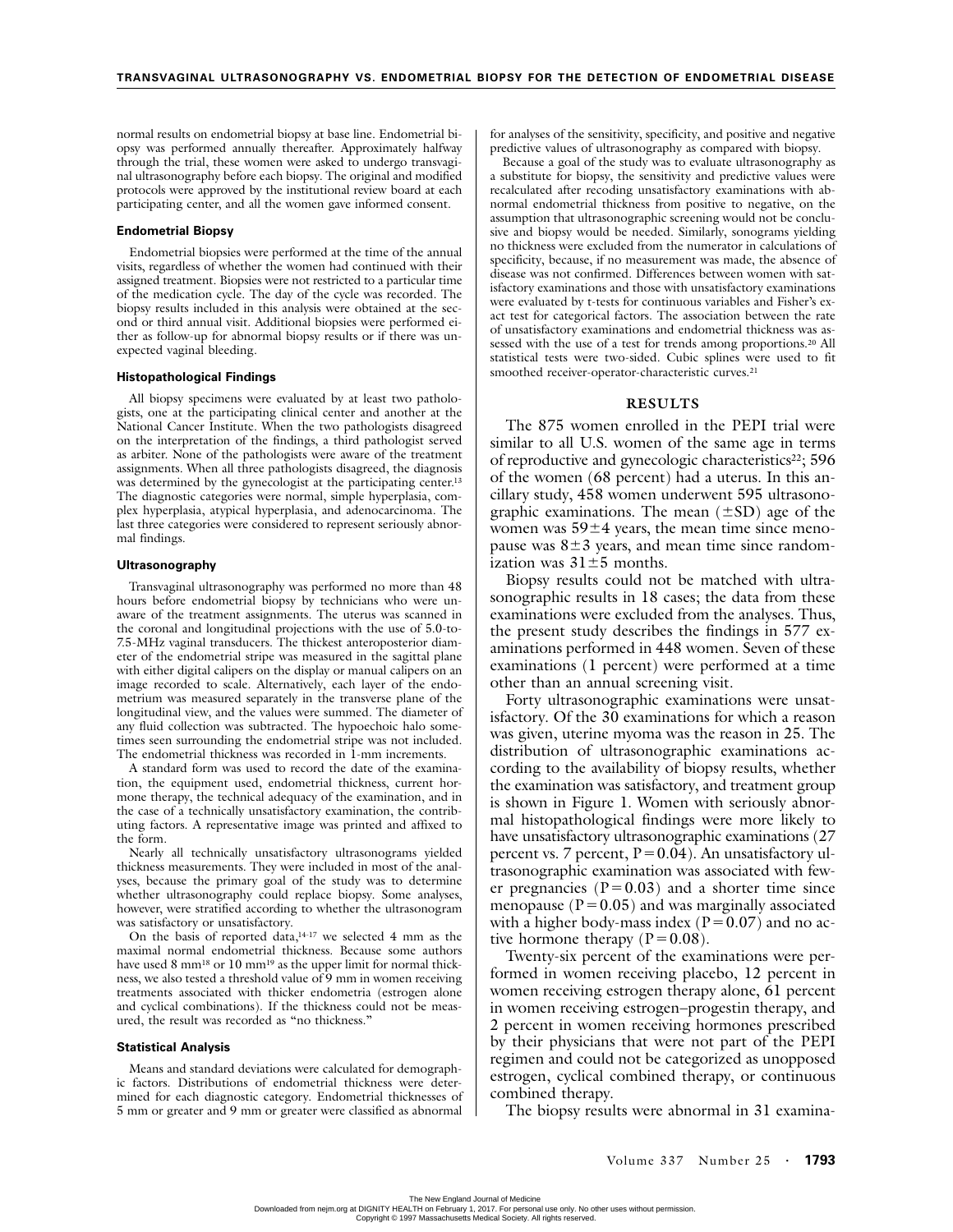

**Figure 1.** Transvaginal Ultrasonography and Treatment at the Time of Examination in Women Enrolled in the Postmenopausal Estrogen/Progestin Interventions Trial.

The numbers of examinations are shown, with percentages of examinations with both ultrasonographic and biopsy results available in parentheses.

tions (5 percent), and endometrial thickness was more than 4 mm in 307 examinations (53 percent). Table 1 shows the relation between the category of endometrial thickness and the histopathological diagnosis. The fraction of technically unsatisfactory ultrasonographic examinations increased slightly with increasing endometrial thickness ( $P$  for trend $=0.10$ ). Table 2 shows the distributions of endometrial thickness and biopsy results according to the treatment assignment. The women receiving unopposed estrogen had the highest mean endometrial thickness and the highest rate of abnormal biopsy results; 34 percent of the biopsies in this group had abnormal results, as compared with 2 percent or less in each of the other groups.

Figure 2 shows endometrial thickness according to the histopathological diagnosis. Of the 31 biopsies with abnormal findings, 20 showed simple cystic hyperplasia and 11 showed serious abnormalities. The highest mean value for endometrial thickness was associated with complex hyperplasia (in eight cases); the values were lower in the two cases of atypical hyperplasia (7 and 12 mm) and the one case of adenocarcinoma (5 mm). Ultrasonography was unsatisfactory in three of the cases of serious abnormalities detected by biopsy.

### **Sensitivity, Specificity, and Positive and Negative Predictive Values**

When all abnormal histopathological findings were considered, the 5-mm threshold for abnormal endometrial thickness had a sensitivity of 90 percent, a specificity of 48 percent, a positive predictive value of 9 percent, and a negative predictive value of 99 percent for detecting endometrial disease (Table 3). When only seriously abnormal histopathological findings were considered, the sensitivity was 91 percent, but the positive predictive value decreased to 3 percent. In an analysis that included all abnormal histopathological findings but excluded technically unsatisfactory ultrasonographic examinations (on the assumption that the evaluation was not complete after an unsatisfactory examination), the sensitivity of the 5-mm threshold for abnormal endometrial thickness decreased to 81 percent, the positive predictive value decreased to 8 percent, and the negative predictive value decreased to 95 percent. For seriously abnormal histopathological findings, the corresponding values were 73, 3, and 95 percent.

Twenty-three of the 31 biopsies with abnormal findings were in women receiving unopposed estrogen. When all abnormal histopathological findings were included in the analysis, the sensitivity and the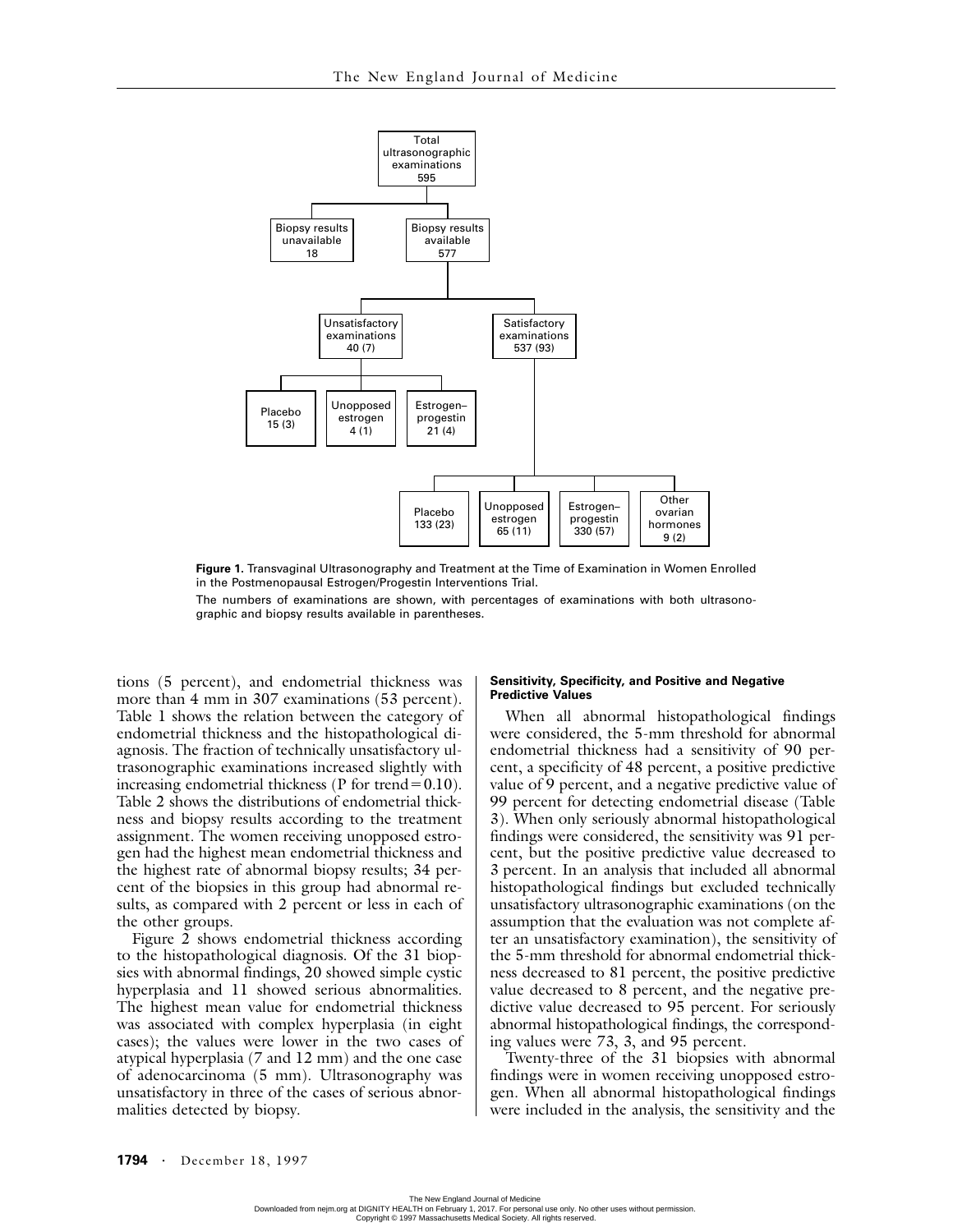| <b>ENDOMETRIAL THICKNESS*</b> | <b>BIOPSY FINDING</b>                                    |                    |                    |                    |           |               |  |
|-------------------------------|----------------------------------------------------------|--------------------|--------------------|--------------------|-----------|---------------|--|
|                               |                                                          | <b>SIMPLE</b>      | <b>COMPLEX</b>     | ATYPICAL           | ADENO-    |               |  |
|                               | <b>NORMAL</b>                                            | <b>HYPERPLASIA</b> | <b>HYPERPLASIA</b> | <b>HYPERPLASIA</b> | CARCINOMA | TOTAL         |  |
|                               | no. of examinations (no. of unsatisfactory examinations) |                    |                    |                    |           |               |  |
| $<$ 5 mm                      | 259(12)                                                  | 2(0)               | 0                  | 0                  | 0         | 261(12)       |  |
| $5 - 10$ mm                   | 235(14)                                                  | 1(0)               | 1(0)               | 1(1)               | 1(0)      | 239(15)       |  |
| $>10$ mm                      | 44(5)                                                    | 17(1)              | 6(0)               | 1(1)               | 0         | 68 (7)        |  |
| Thickness not recorded        | 8(5)                                                     | 0                  | 1(1)               | $\mathbf{0}$       | 0         | 9(6)          |  |
| Total examinations            | 546 (36)                                                 | 20(1)              | 8(1)               | 2(2)               | 1(0)      | (40)<br>577 ( |  |

**TABLE 1.** ENDOMETRIAL THICKNESS AND BIOPSY FINDINGS IN POSTMENOPAUSAL WOMEN.

\*Endometrial thickness was determined by ultrasonography.

|                                |  |  |  |  | <b>TABLE 2.</b> MEAN ENDOMETRIAL THICKNESS AND DISTRIBUTION OF BIOPSY FINDINGS |  |  |  |
|--------------------------------|--|--|--|--|--------------------------------------------------------------------------------|--|--|--|
| ACCORDING TO TREATMENT GROUP.* |  |  |  |  |                                                                                |  |  |  |

| <b>TREATMENT GROUP</b>                                    | <b>MEAN</b><br><b>ENDOMETRIAL</b><br><b>THICKNESS</b><br><b>BIOPSY FINDING</b><br>(RANGE) |               |                                     |                                      |                                       |                           |     |
|-----------------------------------------------------------|-------------------------------------------------------------------------------------------|---------------|-------------------------------------|--------------------------------------|---------------------------------------|---------------------------|-----|
|                                                           |                                                                                           | <b>NORMAL</b> | <b>SIMPLE</b><br><b>HYPERPLASIA</b> | <b>COMPLEX</b><br><b>HYPERPLASIA</b> | <b>ATYPICAL</b><br><b>HYPERPLASIA</b> | ADENO-<br>CARCINOMA TOTAL |     |
|                                                           |                                                                                           |               |                                     |                                      |                                       |                           |     |
|                                                           | mm                                                                                        |               | no. of examinations (%)             |                                      |                                       |                           |     |
| Placebo                                                   | $3.8(1-15)$                                                                               | 142(98)       | 2(1)                                | $\mathbf{0}$                         | $\mathbf{0}$                          | 1(1)                      | 145 |
| Estrogen alone                                            | $11.7(1-26)$                                                                              | 44 (66)       | 16(24)                              | $5(7)$ <sup>+</sup>                  | 2(3)                                  | $\Omega$                  | 67  |
| Cyclic estrogen plus medroxypro-<br>gesterone acetate     | $6.4(2-15)$                                                                               | 121(98)       | 1(1)                                | 2(2)                                 | $\mathbf{0}$                          | $\Omega$                  | 124 |
| Cyclic estrogen plus micronized<br>progesterone           | $6.4(1-14)$                                                                               | 100(99)       | 1(1)                                | $\mathbf{0}$                         | $\Omega$                              | $\Omega$                  | 101 |
| Continuous estrogen plus med-<br>roxyprogesterone acetate | $4.5(1-17)$                                                                               | 122(100)      | $\mathbf{0}$                        | $\mathbf{0}$                         | $\mathbf{0}$                          | $\mathbf{0}$              | 122 |

\*Percentages may not sum to 100 because of rounding. The analysis excludes nine examinations in which the thickness was not recorded and nine examinations in which treatment could not be classified.

†One case of complex hyperplasia in a woman receiving estrogen alone was excluded because the endometrial thickness was not recorded.

positive predictive value were higher in the women receiving unopposed estrogen (96 and 38 percent, respectively) than in the full cohort. This difference was largely due to the greater likelihood of simple hyperplasia in the group receiving unopposed estrogen. The specificity of ultrasonography for detecting disease in this group was much lower (10 percent). When simple hyperplasia was excluded, the positive predictive value for an endometrial thickness of 5 mm or more was also low (12 percent) in these high-risk women. When simple cystic hyperplasia was included but technically unsatisfactory examinations were excluded, the sensitivity was 83 percent, and the positive predictive value was 33 percent. These values fell to 63 and 8 percent, respectively, for seriously abnormal histopathological findings. There were only four ultrasonograms showing an endometrial thickness of less than 5 mm in the group of women taking unopposed estrogen, and since none of the four were associated with abnormal biopsy results, the negative predictive value was 100 percent.

The more liberal threshold for abnormal endometrial thickness (9 mm or more) was tested in women who received estrogen alone or cyclical estrogen plus progesterone. In the group of women receiving unopposed estrogen, an increase in the threshold from 5 to 9 mm resulted in an increase in the positive predictive value for detecting seriously abnormal histopathological findings, from 12 to 15 percent for all examinations and from 8 to 12 percent for satisfactory examinations. In women receiving combined cyclical treatment, the positive predictive value for an endometrial thickness of 9 mm or more was 2 percent for both categories of examinations.

Figure 3 shows the receiver-operator-characteristic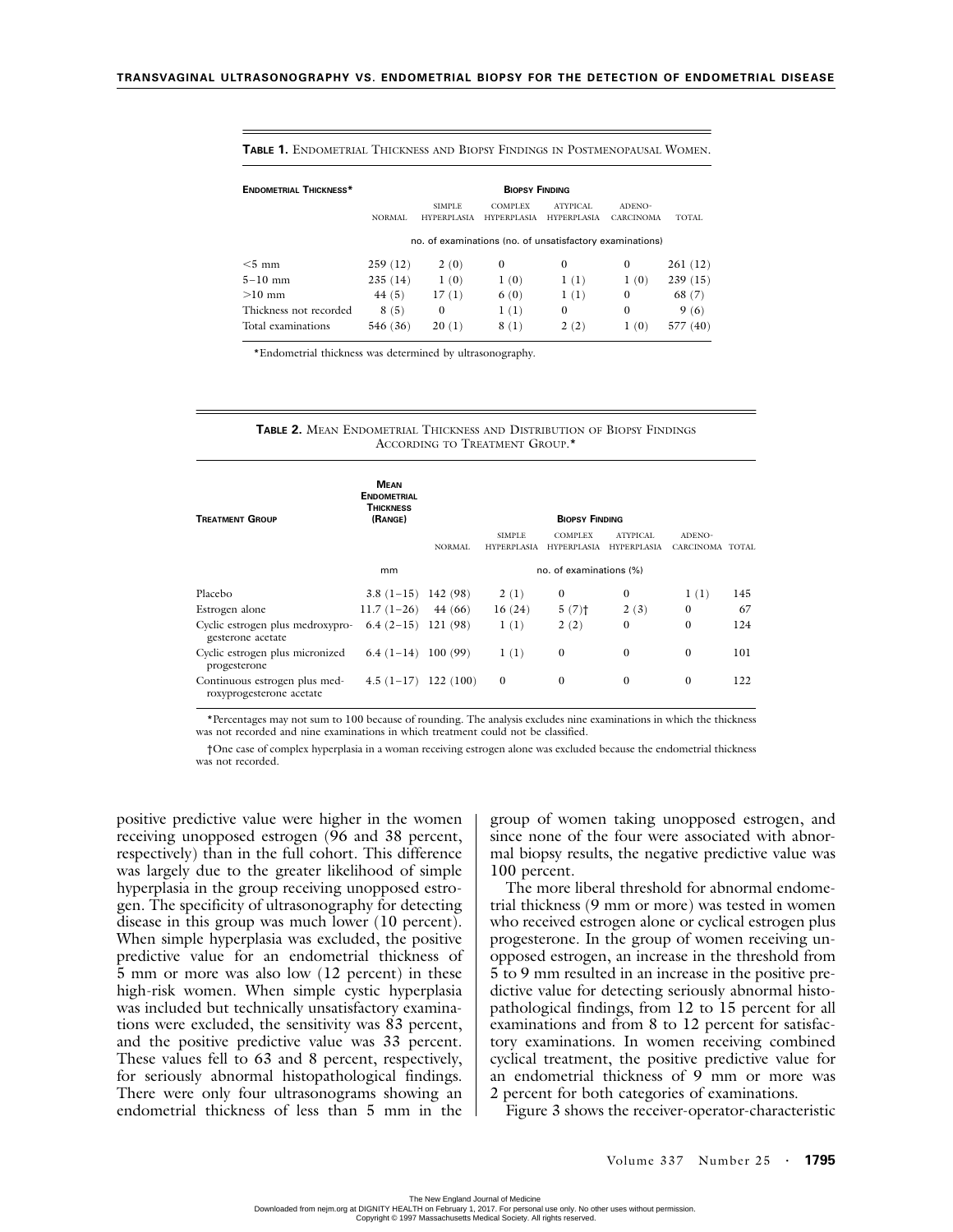

**Figure 2.** Mean (±SD) Endometrial Thickness According to Biopsy Findings. Endometrial thickness was not recorded in one woman with complex hyperplasia. Numbers in parentheses are the numbers of examinations.

**TABLE 3.** SENSITIVITY, SPECIFICITY, AND POSITIVE AND NEGATIVE PREDICTIVE VALUES OF AN ENDOMETRIAL THICKNESS OF 5 mm OR MORE FOR DETECTING ENDOMETRIAL DISEASE.\*

| <b>ENDOMETRIAL THICKNESS ≥5 mm</b>              | ANY<br><b>ABNORMALITY</b> | <b>SERIOUS</b><br><b>ABNORMALITY</b> |  |
|-------------------------------------------------|---------------------------|--------------------------------------|--|
|                                                 | % (no. of examinations)t  |                                      |  |
| All ultrasonographic examinations               |                           |                                      |  |
| Sensitivity                                     | 90(28/31)                 | 91(10/11)                            |  |
| Specificity                                     | 48 (259/538)              |                                      |  |
| Positive predictive value                       | 9(28/307)                 | 3(10/307)                            |  |
| Negative predictive value                       | 99 (259/261)              | 100(261/261)                         |  |
| Satisfactory ultrasonographic exami-<br>nations |                           |                                      |  |
| Sensitivity                                     | 81(25/31)                 | 73(8/11)                             |  |
| Specificity                                     | 46 (247/538)              |                                      |  |
| Positive predictive value                       | 8(25/307)                 | 3(8/307)                             |  |
| Negative predictive value                       | 95 (247/261)              | 95 (249/261)                         |  |

\*Serious abnormalities included complex hyperplasia, atypical hyperplasia, and adenocarcinoma. One ultrasonographic examination without a measurement of thickness in a woman with complex hyperplasia was included in the sensitivity and specificity calculations but excluded from the predictive-value calculations because it could not be classified as positive or negative.

†The numbers in parentheses are the numbers of examinations on which the calculations are based.

curves for any abnormal histopathological finding and for seriously abnormal findings in all women and in the women given estrogen alone.

### **DISCUSSION**

This study was designed to compare transvaginal ultrasonography with endometrial biopsy as a screening procedure for endometrial disease in largely asymptomatic postmenopausal women receiving estrogen or estrogen–progesterone therapy. The inclusion of women receiving placebo provided the opportunity to compare these approaches in untreated women as well. We found that ultrasonography was useful for detecting endometrial hyperplasia. But hyperplasia was not synonymous with seriously abnormal histopathological findings, and the highest values for endometrial thickness were not associated with the most serious diagnoses. This disjunction was not attributable to the association between hyperplasia and unopposed-estrogen therapy, since the most serious disease, an adenocarcinoma, was in a woman in the placebo group. In another study of transvaginal ultrasonography, 300 asymptomatic postmenopausal women had no hyperplasia or cancer despite increased endometrial thickness, especially in heavier women.23 The receiver-operator-characteristic curves in our study show that ultrasonography was better for detecting hyperplasia than serious abnormalities. As in other studies, for women receiving unopposed-estrogen therapy, the 9-mm threshold was superior to the 5-mm threshold. For the entire

The New England Journal of Medicine<br>Downloaded from nejm.org at DIGNITY HEALTH on February 1, 2017. For personal use only. No other uses without permission.<br>Copyright © 1997 Massachusetts Medical Society. All rights reser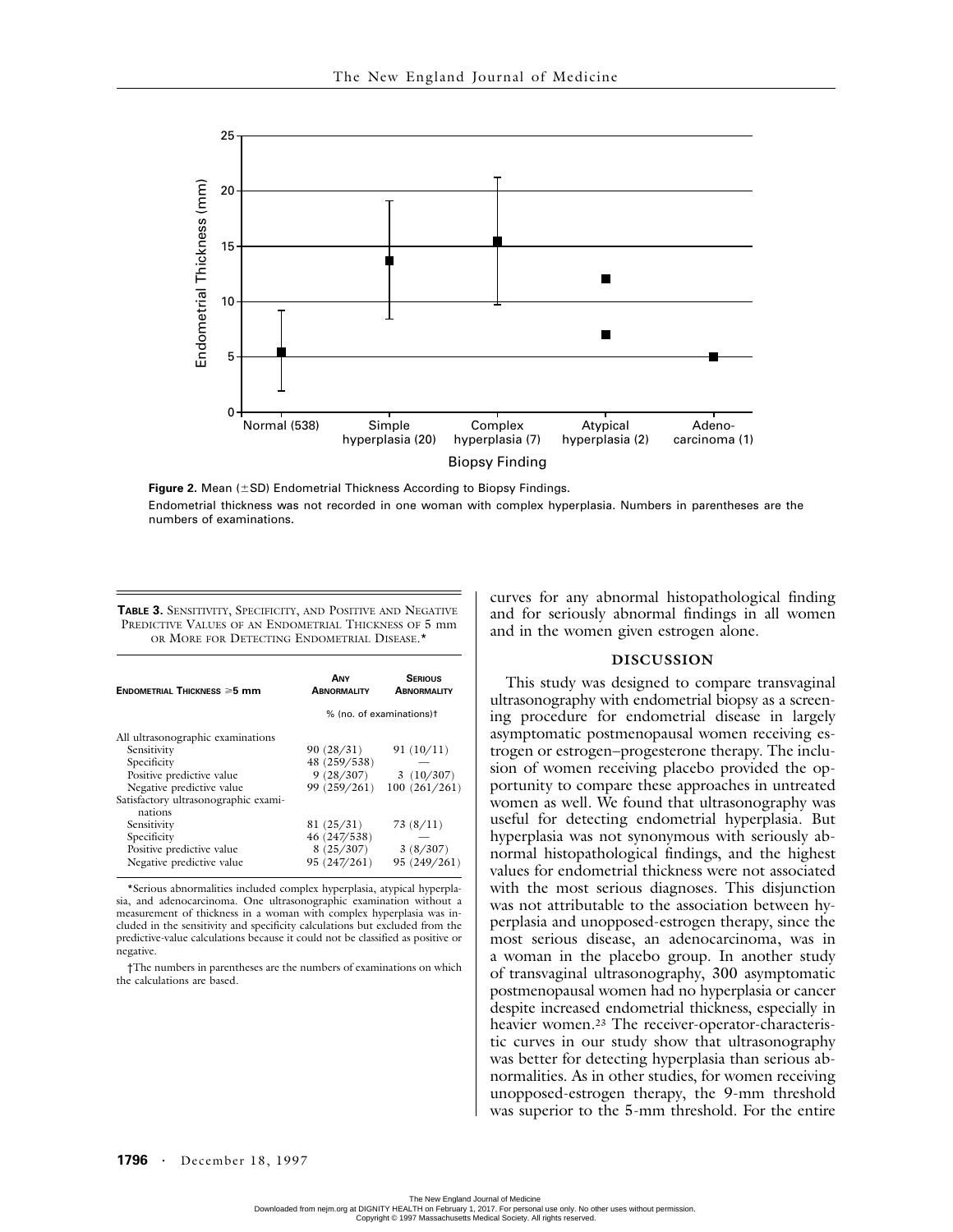

**Figure 3.** Receiver-Operator-Characteristic Curves for the Sensitivity and Specificity of Transvaginal Ultrasonography in Detecting Abnormal Biopsy Findings in the Women Taking Estrogen Alone and in All the Women. The circles and triangles show actual, unsmoothed values for sensitivity and specificity at the two thresholds for abnormal endometrial thickness (5 mm and 9 mm).

cohort, the choice between 5 and 9 mm reflects a compromise between sensitivity and specificity.

In a study of endometrial biopsies in 496 asymptomatic postmenopausal women, the prevalence rate for abnormal findings was 2 percent.24 In a study of biopsies in 801 premenopausal and postmenopausal women, the prevalence of serious endometrial disease was 6 percent.<sup>25</sup> The 5 percent rate of disease in our study is similar to the rates in the other two studies. Although our study included one of the two women with adenocarcinoma in the overall PEPI study, about two thirds of the cases of endometrial disease detected in the larger study were diagnosed during the first half of the trial, before the start of the ultrasonography protocol. If the true prevalence of endometrial disease in asymptomatic women is higher, our estimates of positive predictive values may be low.

The negative predictive value for ultrasonography was high (99 percent) when the threshold for endometrial thickness was 5 mm. This high negative predictive value is not a justification for the use of ultrasonography in screening, since 53 percent of the women with normal biopsies had an endometrial thickness of at least 5 mm. But these results suggest that there is little additional information to be gained from an endometrial biopsy after an ultrasonographic examination has shown an endometrial thickness of less than 5 mm.

On the basis of an endometrial thickness of 5 mm or more, biopsies would have been indicated after more than half the ultrasonography examinations,

but less than 10 percent of these examinations would have revealed serious endometrial disease. Because of the high false positive rate, ultrasonography is not a practical screening procedure in asymptomatic women, regardless of whether they are receiving estrogenreplacement therapy. Since the cost of transvaginal ultrasonography is similar to that of an endometrial biopsy, ultrasonography would offer no economic advantage, and half the women examined ultrasonographically would require a biopsy as a second procedure, which would erase the comfort-related benefit of the less invasive procedure and potentially cause anxiety about the possibility of disease.

As a procedure for monitoring the safety of unopposed-estrogen therapy, transvaginal ultrasonography was disappointing, with a low positive predictive value for detecting serious disease. Because of the high incidence of simple hyperplasia associated with increased endometrial thickness in women taking unopposed estrogen, a large fraction of such women would have to undergo a biopsy after ultrasonography.

Since bleeding is a cardinal symptom of endometrial disease, the prevalence of seriously abnormal histopathological findings was probably higher in the studies of women with bleeding than in the women we studied, most of whom were asymptomatic. Since the positive predictive value is influenced by the prevalence of disease, this disparity explains in part the contrast between our results and those of previous studies examining the usefulness of endometrial ultrasonography.